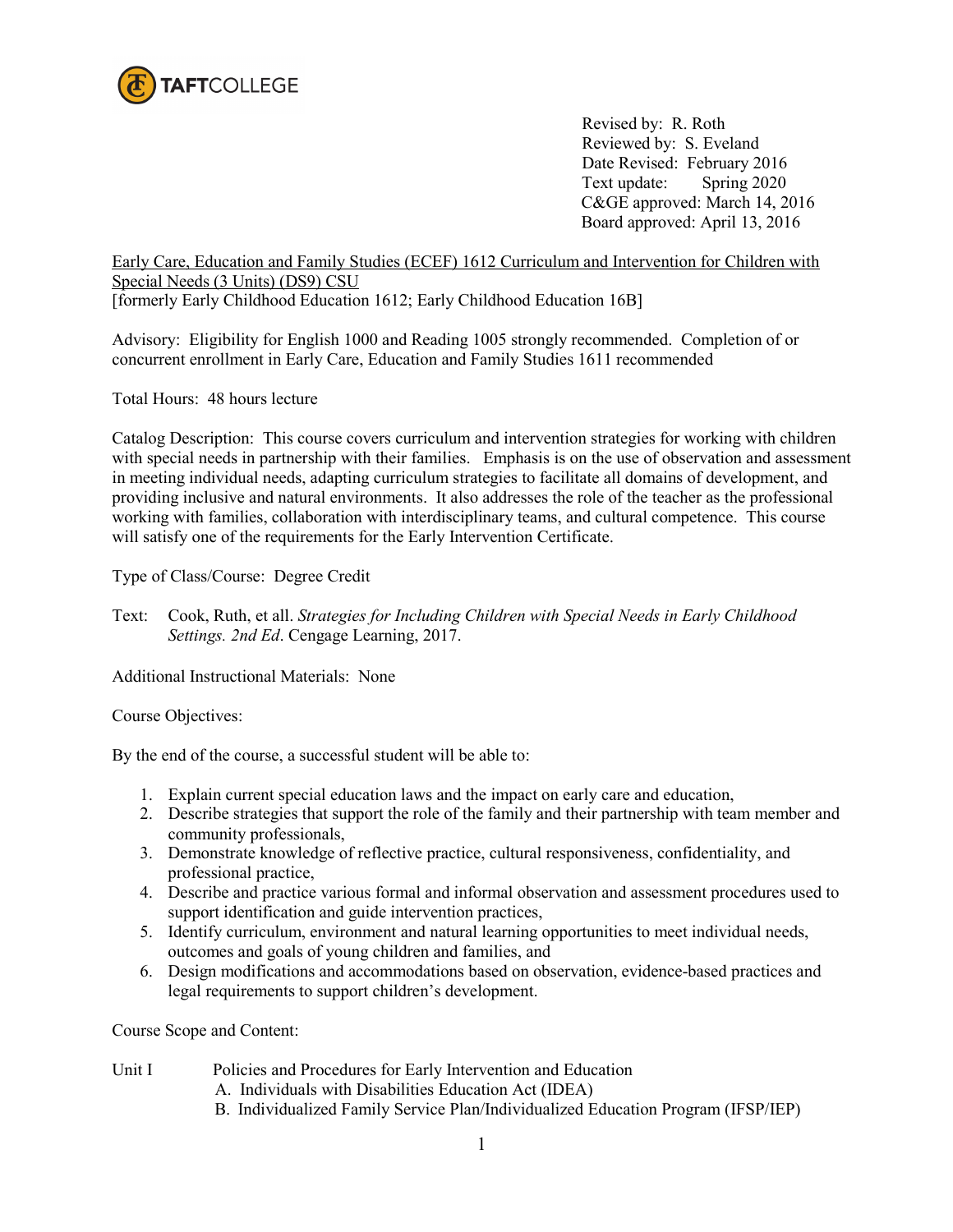

- C. Intervention
- D. Least Restrictive Environment
- E. Family Rights
- F. Working with Public/Private School Districts
- G. People First Language
- H. Advocacy and Public Policy
- I. Community Resources and Agencies
- Unit II Teacher's Role
	- A. Ethics and Professional Behavior
	- B. Collaborating with family and early interventionists
	- C. Communication
	- D. Respecting Diversity and Cultural Perspectives
	- E. Working with IFSP and IEP Teams
	- F. Implementation of IFSP and IEP goals
	- G. Adaptations: curriculum and environments
	- 1. Adaptive equipment and materials
	- 2. Routines and schedules
	- 3. Guidance and interactions
	- 4. Challenging behaviors

## Unit III Developmental Screening and Assessment Tools

- A. Purpose, value and use of various tools
- B. Role of observation and assessment
- C. Referral and placements

Learning Activities Required Outside of Class:

The students in this class will spend a minimum of 6 hours per week outside of the regular class time doing the following:

- 1. Studying
- 2. Answering questions
- 3. Completing required reading
- 4. Completing written work

## Methods of Instruction:

- 1. Films
- 2. Workshops
- 3. Visiting specialists
- 4. Class presentations
- 5. Reading and evaluations
- 6. Peer interactions

Methods of Evaluation:

- 1. Written assignments, including:
	- a. journal entries
	- b. self assessment inventory
- 2. Skill demonstrations, including: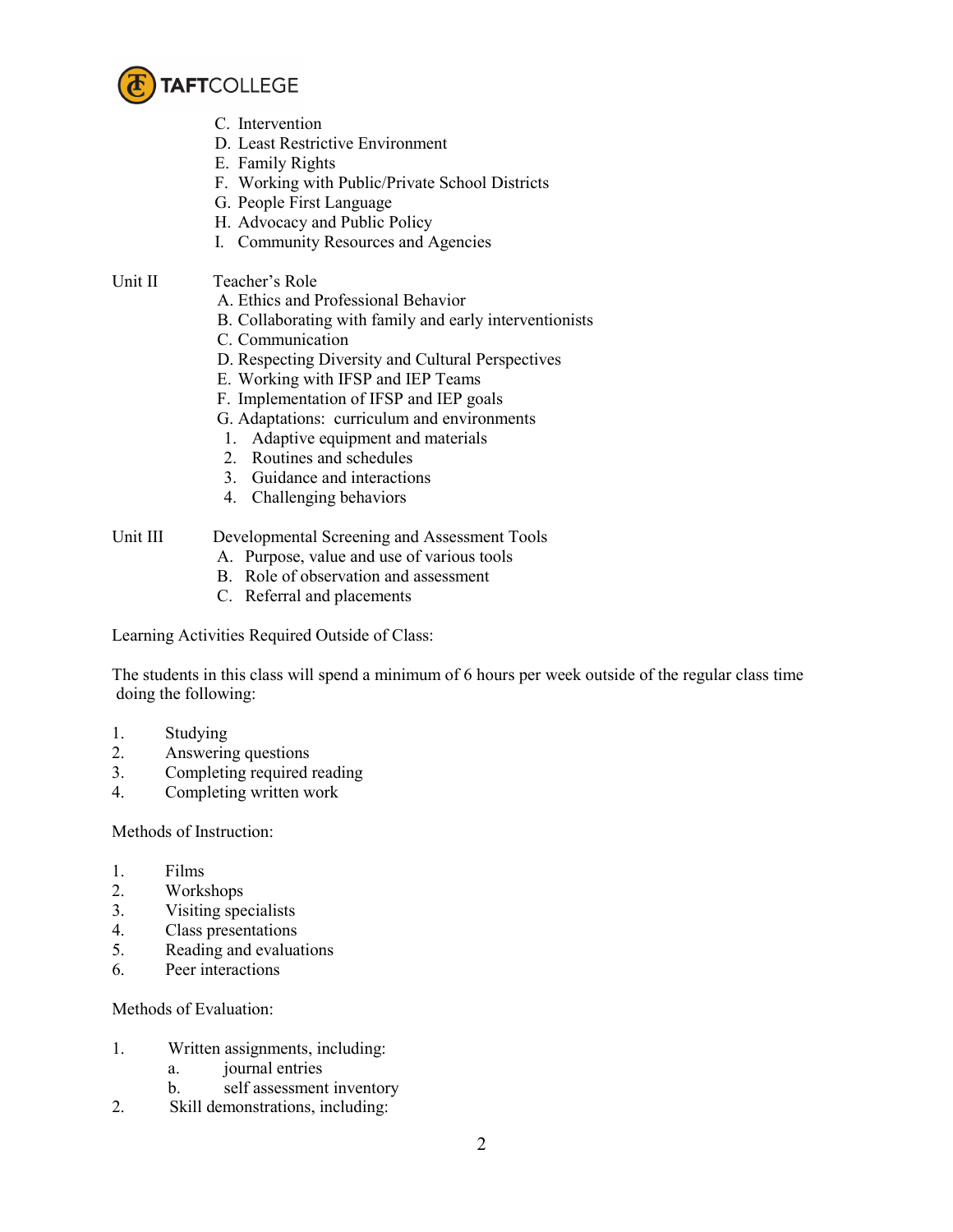

- a. presentations
- b. computational or non-computational problem solving and conflict resolution c.
- observations
- d. field work
- 3. Reading assignments, including:
	- a. clinical studies
	- b. developmental profiles
	- c. issues, rationales, challenges and strategies
- 4. Other examinations, including:
	- a. multiple choice
		- b. matching items
		- c. true/false<br>d. essay
		- essay
		- e. group

Supplemental Data:

| TOP Code:                    | 130520: Children with Special Needs                                  |
|------------------------------|----------------------------------------------------------------------|
| <b>SAM Priority Code:</b>    | C: Clearly Occupational                                              |
| Distance Education:          | Online; Offline                                                      |
| Funding Agency:              | Y: Not Applicable(funds not used)                                    |
| Program Status:              | 1: Program Applicable                                                |
| Noncredit Category:          | Y: Not Applicable, Credit Course                                     |
| <b>Special Class Status:</b> | N: Course is not a special class                                     |
| <b>Basic Skills Status:</b>  | N: Course is not a basic skills course                               |
| Prior to College Level:      | Y: Not applicable                                                    |
| Cooperative Work Experience: | N: Is not part of a cooperative work experience education<br>program |
| Eligible for Credit by Exam: | E: Credit By Exam                                                    |